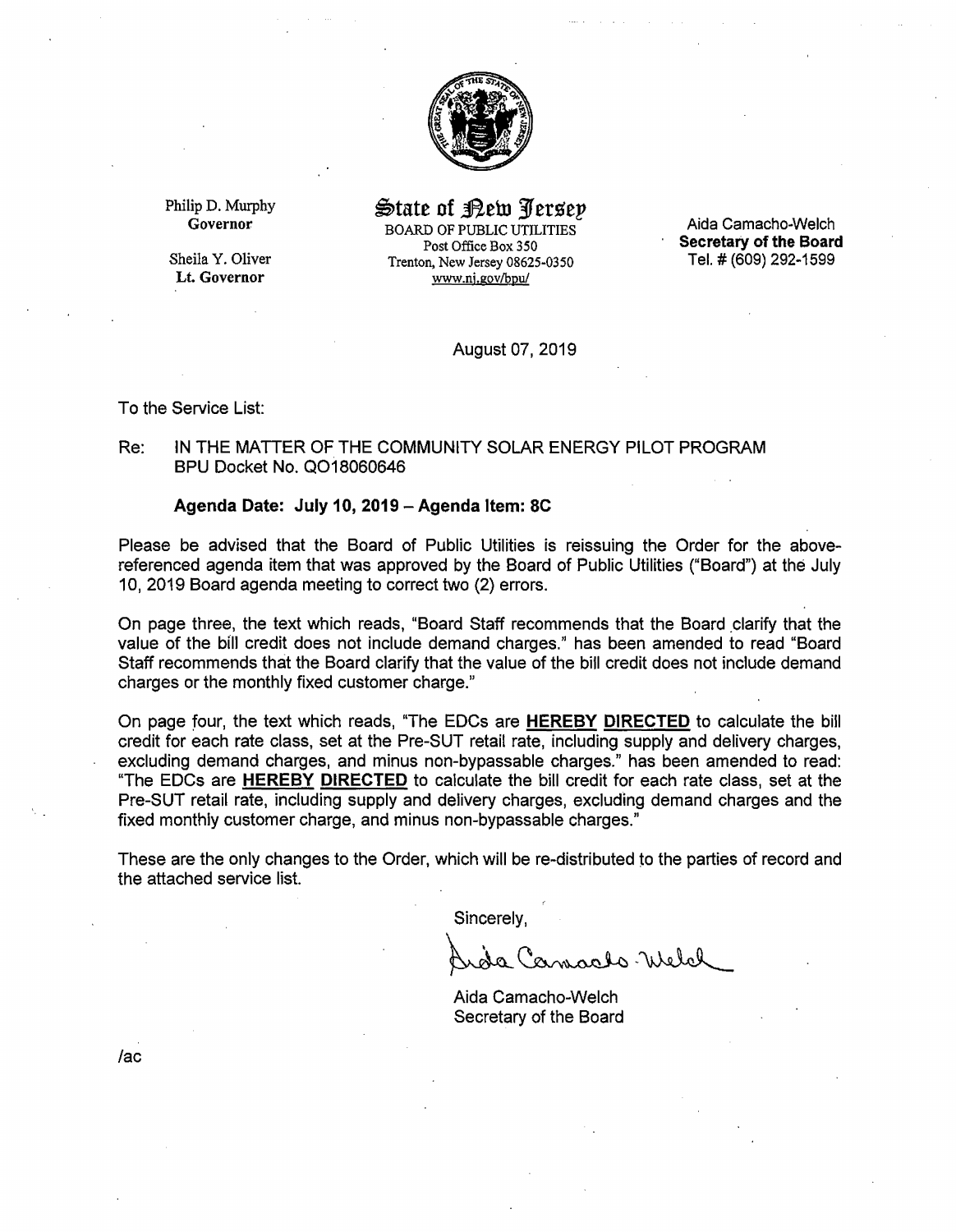

Agenda Date: 8/7/19 Agenda Item: SC

# STATE OF NEW JERSEY Board of Public Utilities 44 South Clinton Avenue, 3rd Floor, Suite 314 Post Office Box- 350 Trenton, New Jersey 08625-0350 www.nj.gov/bpu/

) ) ) )

## CLEAN ENERGY

IN THE MATTER OF THE COMMUNITY SOLAR ENERGY PILOT PROGRAM

CORRECTED ORDER<sup>1</sup>

DOCKET NO. Q018060646

## **Parties of Record:**

**Philip Passanante, Esq.,** on behalf on Atlantic City Electric Company **Thomas Donadio,** on behalf of Jersey Central Power & Light Company **Joseph Shea, Esq.,** on behalf of Public Service Electric and Gas Company **JoAnne Seibel,** on behalf of Rockland Electric Company **Stefanie A. Brand, Esq., Director,** New Jersey Division of Rate Counsel

BY THE BOARD:

This Order implements provisions of the Clean Energy Act of 2018 ("Clean Energy Act"), P.L. 2018, c. 17, which directs the New Jersey Board of Public Utilities ("Board" or "BPU") to adopt rules and regulations establishing a Community Solar Energy Pilot. Program ("Pilot Program") within 210 days of the effective date of the Clean Energy Act.

## **BACKGROUND**

On May 23, 2018, the Clean Energy Act was signed into law, directing the Board to adopt rules and regulations establishing a Community Solar Energy Pilot Program. This Pilot Program will enable New Jersey electric utility customers to participate in a solar energy project that may be remotely located from their properties and receive a credit on their utility bills. Community solar will therefore enable access to local clean energy for utility customers currently unable to place solar generation directly on their own properties. The BPU is particularly interested in ensuring that low-and moderate-income ("LMI") customers are able to access community solar, and that community solar development is pursued without materially compromising the preservation of

 $<sup>1</sup>$  A corrected order is being issued on August 7, 2019, amending the original July 10, 2019 Order, to</sup> address the issue that the monthly fixed customer charge is excluded from the calculation of the community solar bill credit.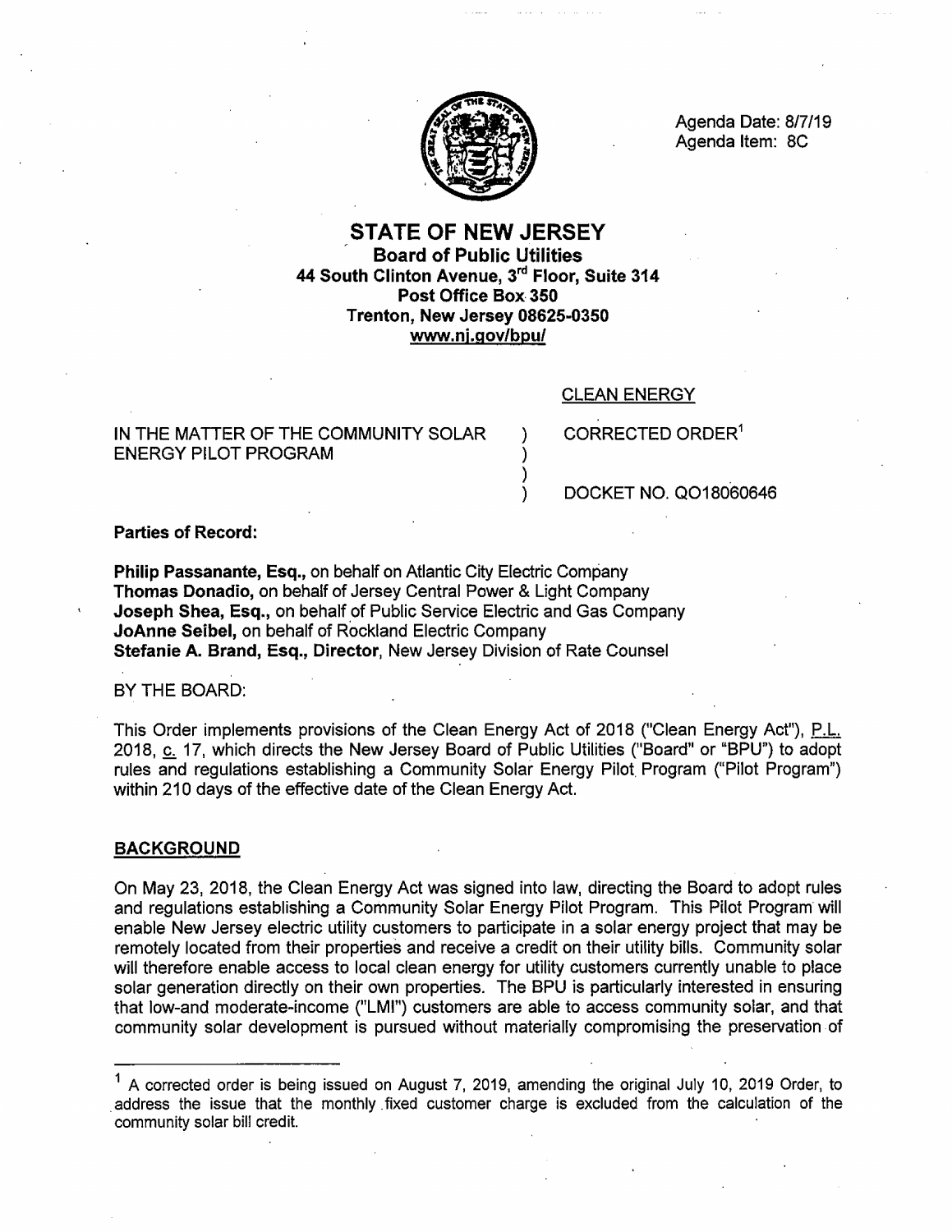Agenda Date: 8/7/19 Agenda Item: BC .

open space or protected lands in New Jersey. The Pilot Program will provide necessary experience and lay the groundwork for the development and implementation of a full-scale Community Solar Energy Program within 36 months, in conformance with the Clean Energy Act.

On July 6, 2018, the BPU released a Request for Comments which provided an opportunity for interested stakeholders to provide input on the proposed Pilot Program. A public meeting was held on July 24, 2018. Written comments were solicited with a deadline of receipt by the Board of July 31, 2018.

On August 29, 2018, the Board approved the Community Solar Energy Pilot Program Proposed Rules ("Proposed Rules"). The Proposed Rules were published in the New Jersey Register on October 1, 2018 and subject to a 60-day public comment period, which closed on November. 30, 2018. Additionally, the BPU held two (2) public hearings on the Proposed Rules on November 8, 2018.

Additional stakeholder engagement was solicited as part of the development of the Pilot Program's Application process. A draft Application Form was published on November 28, 2018, along with drafts of the Community Solar Subscriber Organization Registration Form and the Community Solar Subscriber Disclosure Form. December 21, 2018. Three. (3) public meetings were held on December 6, December 13, and December 17, 2018.

The Board adopted the Pilot Program Rules on January 17, 2019 with no substantive changes. The adopted Rules were filed with the Office of Administrative Law and published in the New Jersey Register on February 19, 2019. The final Rules provide the framework necessary for the development and implementation of community solar in New Jersey.

On March 29, 2019, the Board approved and released the Community Solar Energy Pilot Program Application Form. The Application Period opened on April 9, 2019 at 9:00 a.m. and will close on September 9, 2019 at 5:00 p.m. On March 29, 2019, the Board also issued an Order clarifying the interconnection process for community solar projects, and directed the Electric Distribution Companies ("EDCs") to apply the interconnection standards set forth in N.J.A.C. 14:8-5 to all community solar projects approved by the Board for participation in the Pilot Program.

Since the implementation of the Pilot Program, Board staff received a number of inquiries from stakeholders asking the Board to clarify the method for determination of the value of the community solar bill credit. The bill credit is defined at N.J.A.C. 14:8-9.7. In particular, N.J.A.C. 14:8-9.7(a) states: "The value of the bill credit shall be set at retail rate, inclusive of supply and delivery charges." N.J.A.C. 14:8-9.7{b) states: "The calculation of the value of the bill credit shall remain in conformance with retail rate, as determined in (a) above and shall remain in effect for the life of the project, defined as no more than 20 years from the date of commercial operation of the project or the period until the project is decommissioned, whichever comes first." Finally, N.J.A.C. 14:8-9.7(c) states: "The credit may not be applied to non-bypassable charges."2 Stakeholders have specifically requested clarification of the definition of nonbypassable charges, the method of calculation of the bill credit given varying customer rate

 $2$  The language at N.J.A.C. 14:8-9.7(a) and N.J.A.C. 14:8-9.7(c) as published in the February 19, 2019 New Jersey Register contained two errors, which were corrected in a Notice of Administrative Correction published on May 6, 2019.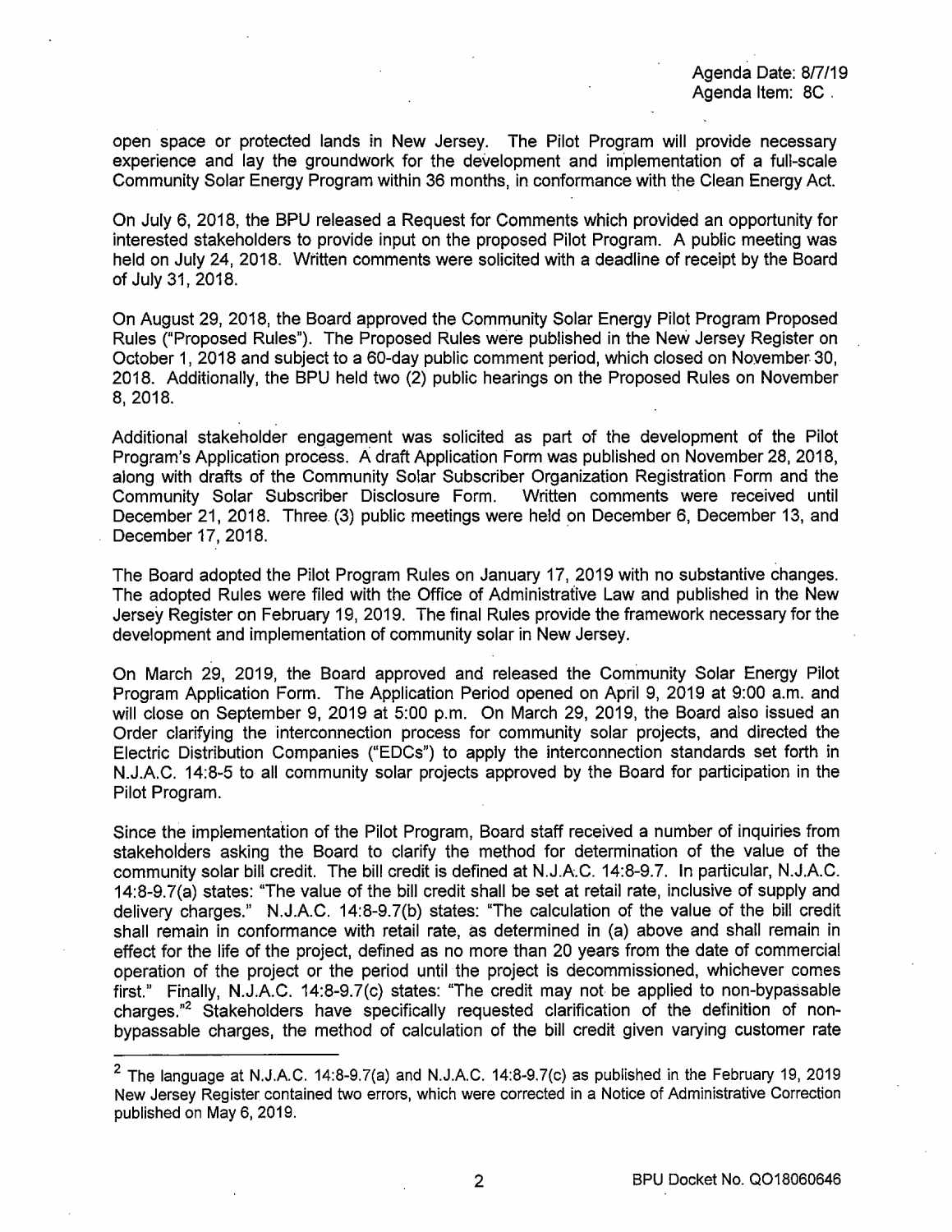structures, the application of the bill credit for customers of third party suppliers, and the determination of the rate schedule for master-meter customers subscribing to community solar on behalf of their tenants.

Beginning in December 2018, Board staff established a working group with the EDCs that meets monthly to discuss the implementation of the Community Solar Energy Pilot Program. The calculation of the bill credit, and its allocation to subscribers' electric utility bills, has been regularly discussed at these working group meetings. On May 15, 2019, the EDCs submitted to Board Staff written proposals regarding the identification of non-bypassable charges, the method of calculation of the retail rate bill credit, and the process for the allocation of bill credits is to community solar subscribers.

#### **STAFF RECOMMENDATIONS**

Board Staff carefully considered stakeholder questions and comments submitted to the communitysolar@njcleanenergy.com email address after the enactment of the Pilot Program rule on February 19, 2019 and the publication of the Application Form on March 29, 2019. Board Staff also reviewed proposals for the calculation of the bill credit submitted by the EDCs.

With respect to the calculation of the bill credit, and pursuant to N.J.A.C. 14:8-9.7(a), (b}, and (c), Board Staff recommends that the bill credit be calculated based upon the applicable pre sales and use tax ("Pre-SUT") retail rate, inclusive of supply and delivery charges, minus nonbypassable charges. Board Staff recommends that the Board clarify that the value of the bill credit does not include demand charges or the monthly fixed customer charge.

The Board determined in its response to comments in the rule adoption docurnent published on February 19, 2019, that N.J.A.C. 14:8-9.7(c) refers to "charges that are identified as 'nonbypassable' in the EDECA, N.J.S.A. 48:3-51 et seq., or other relevant statutes." After a review of applicable statutes, Board Staff recommends that the following charges be defined as nonbypassable exclusively for purposes of the Pilot Program: 1) the Societal Benefits Charge ("SBC"}, established at N.J.S.A. 48:3-60; 2) the Market Transition Charge ("MTC"), established at N.J.S.A. 48:3-61; 3) the Transition Bond Charge ("TBC"), established at N.J.S.A. 48:3-62; and 4) the Zero Emissions Certificates ("ZEC"), established at N.J.S.A. 48:3-87.5. Staff recommends that the Board assess any future additional charges or modifications to existing charges on .a case-by-case basis, to determine whether they should be considered nonbypassable for purposes of the Pilot Program.

Board Staff further recommends that the Board direct the EDCs to calculate the value of the bill credit for each rate class based upon the applicable Pre-SUT Basic Generation Service ("BGS") charges. The bill credit would be calculated based on the rates in effect during the month the output is generated by the community solar facility, not the month the credit is applied to the subscriber's electric utility bill. Pursuant to N.J.A.C. 14:8-9.7, the bill credit would be applied to subscribers' electric utility bills based upon their respective rate class, including third party supplier customers.

The bill credit will be represented on subscribers' electric utility bills in conformance with the provisions at N.J.A.C. 14:8-9. The bill credit will be applied to the subscriber's monthly kWh subscription share of their community solar project, as reported to the EDCs by the subscriber organization using the method established by the EDCs and Board Staff pursuant to N.J.A.C.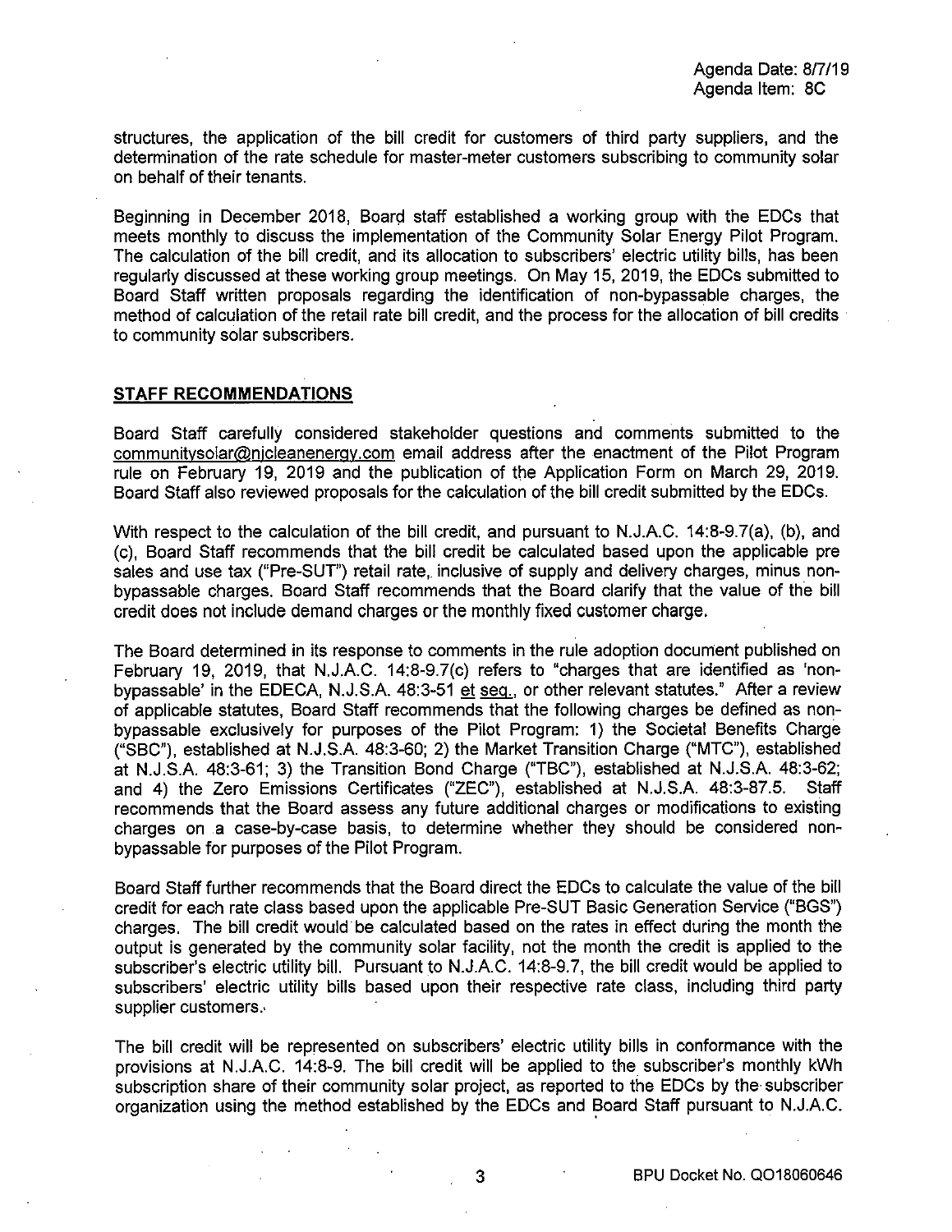Agenda Date: 8/7/19 Agenda Item: 8C

14:8-9.7(1) and N.J.A.C. 14:8-9.7(m). Pursuant to the provisions at N.J.A.C. 14:8-9.7(n), the bill credit must be a dollar credit and/or a kWh credit placed as a separately-identified line on subscribers' electric utility bills.

With respect to the determination of the rate schedule for master-metered customers subscribing to community solar on behalf of their tenants, Staff recommends that the Board evaluate the question in light of the Applications received in Program Year 1 ("PY1") and, if justified by the experiences of PY1, consider an amendment to the Pilot Program rules to support access to community solar for master-metered customers, particularly those representing low-and moderate-income households.

This Order was issued by the Board on July 10, 2019, effective July 20, 2019 ("July 10 Order''). An amendment to this Order is being presented to the Board on August 7, 2019, in response to · concerns raised by the EDCs. In particular, they indicated that the monthly fixed customer charge is not explicitly mentioned in the July 10 Order, and that it is a fixed dollar amount which would be difficult to apply as a credit based upon kWh production from a community solar facility. Staff recognizes this concern, and is· proposing an amendment to exclude the fixed monthly charge from the calculation of the bill credit.

## **FINDINGS AND CONCLUSIONS**

The Board reviewed Staff's recommendations and the provisions established at N.J.A.C. 14:8- 9.7. The EDCs are **HEREBY DIRECTED** to calculate the bill credit for each rate class, set at the Pre-SUT retail rate, including supply and delivery charges, excluding demand charges and the monthly fixed customer charge, and minus non-bypassable charges. The Board currently defines non-bypassable charges, for purposes of the Pilot Program only, as the SBC, the MTC, the TBC, and the ZEC. Any future additional charges, or any future modifications to existing charges, will be examined on a case-by-case basis to determine whether they should be considered non-bypassable for purposes of the Pilot Program. The bill credit should be based upon the applicable Pre-SUT BGS charges at the time the energy output being credited to the subscriber was produced by the community solar facility. Furthermore, the EDCs are **HEREBY DIRECTED** to apply the bill credit to subscribers' electric utility bills based on their respective rate class, and based upon the percentage of a project's kWh output assigned to each subscriber by the project's subscriber organization and reported to the EDCs via the method determined by Board Staff and the EDCs pursuant to N.J.A.C. 14:8-9.7(1).

The Board **FURTHER DIRECTS** the EDCs to submit to Board Staff for posting on the New Jersey Clean Energy Program website, a sample bill for each rate class, along with the underlying method of bill credit calculation, no later than Monday, August 19, 2019.

This Order applies only to the value of the bill credit as defined for the Community Solar Energy Pilot Program, and in conformance with the provisions at N.J.A.C. 14:8-9.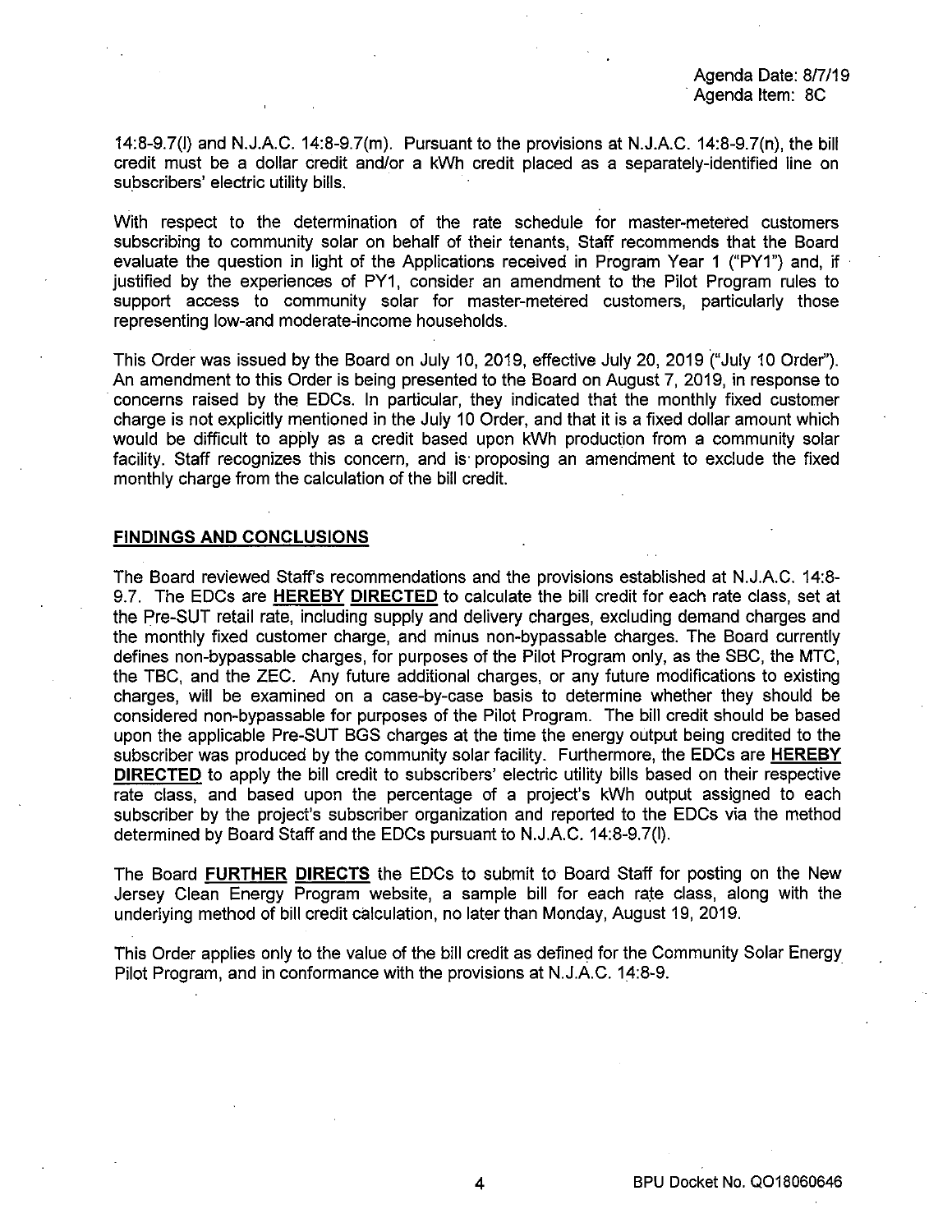The effective date of this order is August 17, 2019.

DATED:  $8719$ 

BOARD OF PUBLIC UTILITIES **BY:** 

 $\setminus$  $\checkmark$ ·--. JOSEPH L. FIORDALISO

PRESIDENT

. cómmi⁄ssioner

UPENDRA J. CHIVUKULA **COMMISSIONER** 

DIANNE SOLOMON NOW WARRESOLOMON<br>COMMISSIONER<br>ROBERT M. GORDON<br>COMMISSIONER

COMMISSIONER

**COMMISSIONER** 

ATTEST: Dichae Connaction Welch **SECRETARY** 

I **HEREBY CEA11fY that the within document is a true copy of the original In the files of the Board of Public Utilities**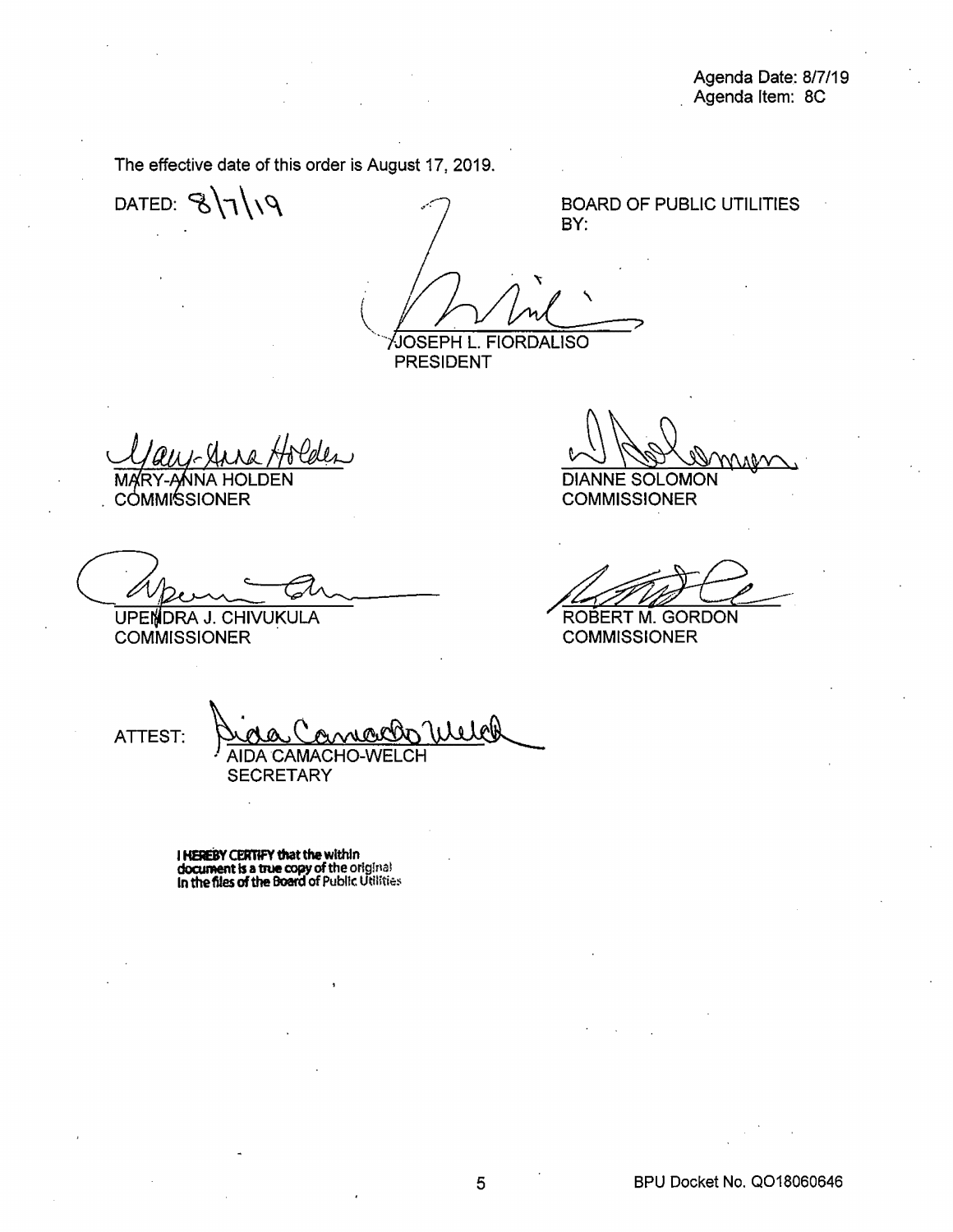## IN THE MATTER OF THE COMMUNITY SOLAR ENERGY PILOT PROGRAM DOCKET NO. Q018060646

#### SERVICE LIST

#### **Atlantic City Electric Company**

500 North Wakefield Drive Post Office Box 6066 Newark, DE 19714-6066

Philip Passanante, Esq. philip.passanante@pepcoholdings.com

Steve Sunderhauf slsunderhauf@pepco.com

Jesse Rodriguez jesse.rodriguez@exeloncorp.com

**Jersey Central Power & Light Company**  300 Madison Avenue Morristown, NJ 07962-1911

Thomas Donadio tdonadio@firstenergycorp.com .

Teresa Harrold tharrold@firstenergycorp.com

## **PSE&G**

80 Park Plaza, T5 Post Office Box 570 Newark, NJ 07102

Joseph Shea, Esq. joseph.shea@pseg.com

Tim Fagan tim.fagan@pseg.com

Michael Henry michael.henry@pseg.com **Division of Rate Counsel**  Post Office Box 003 Trenton, NJ 08625-0003

Stefanie A. Brand, Esq., Director sbrand@rpa.nj.gov

**Board of Public Utilities**  Post Office Box 350 Trenton, NJ 08625-0350

**Office of the Chief of Staff**  Grace Power, Esq. Chief of Staff grace.power@bpu.nj.gov

**Executive Director's Office**  Paul Flanagan, Esq. Executive Director paul.flanagan@bpu.nj.gov

**Office of Policy and Planning**  Mike Winka michael.winka@bpu.nj.gov

**Division of Clean Energy**  Sara Bluhm Gibson, Director sara.bluhm@bpu.nj.gov

Ariane Benrey ariane.benrey@bpu.nj.gov

**Division of Energy**  Stacy Peterson, Director stacy.peterson@bpu.nj.gov

Paul Lupo, Bureau Chief paul.lupo@bpu.nj.gov

Bart Kilar bart.kilar@bpu.nj.gov